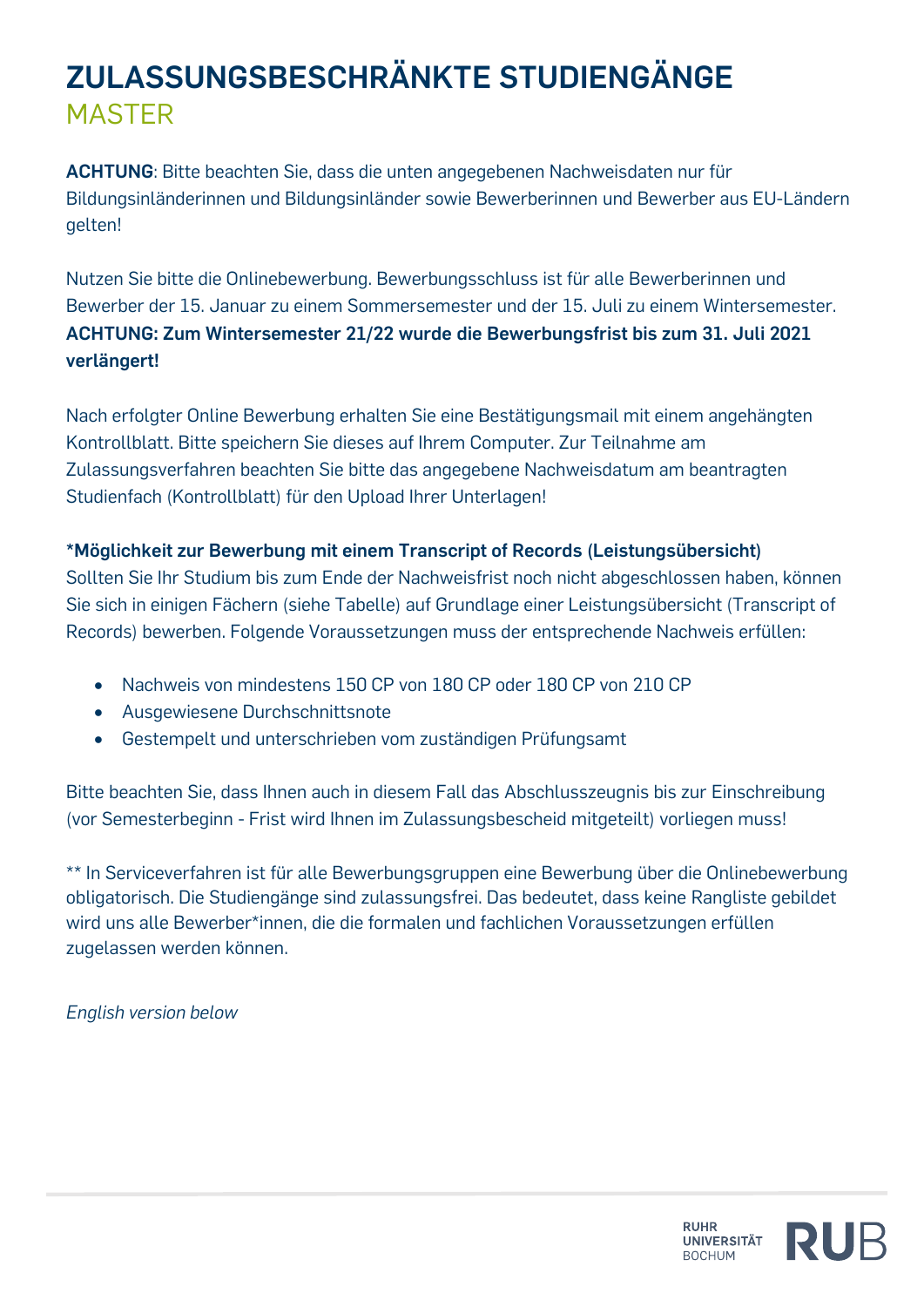| <b>Studiengang</b>                                                                                              | Nachweis-                      | Studienbeginn                 | ToR-             |  |
|-----------------------------------------------------------------------------------------------------------------|--------------------------------|-------------------------------|------------------|--|
|                                                                                                                 | datum                          |                               | <b>Bewerbung</b> |  |
| Bauingenieurwesen (Master of Science)<br>SERVICEVERFAHREN**<br>[Bewerbungsfrist: 15.04. (SoSe) / 15.10. (WiSe)] | 18.04. (SoSe)<br>18.10. (WiSe) | Sommer- und<br>Wintersemester | $Ja^*$           |  |
| Biochemie (Master of Science)                                                                                   | 06.08. (WiSe)                  | Wintersemester                | $Ja*$            |  |
| Biodiversität (Master of Science)<br>SERVICEVERFAHREN**                                                         | 06.08. (WiSe)                  | Wintersemester                | $Ja^*$           |  |
| <b>Biologie (Master of Science)</b>                                                                             | 31.01. (SoSe)                  | Sommer- und                   | $Ja^*$           |  |
| SERVICEVERFAHREN**                                                                                              | 06.08. (WiSe)                  | Wintersemester                |                  |  |
| Cognitive Science (Master of Science)                                                                           | 06.08. (WiSe)                  | Wintersemester                |                  |  |
| <b>Economic Policy Consulting (Master of</b>                                                                    | 21.01. (SoSe)                  | Sommer- und                   | $Ja^*$           |  |
| Science)                                                                                                        | 06.08. (WiSe)                  | Wintersemester                |                  |  |
| Elektrotechnik und Informationstechnik                                                                          | 21.01. (SoSe)                  | Sommer- und                   | $Ja^*$           |  |
| (Master of Science)                                                                                             | 06.08. (WiSe)                  | Wintersemester                |                  |  |
| Finance, Accounting, Auditing, Controlling<br>and Taxation (FAACT)                                              | 06.08. (WiSe)                  | Wintersemester                | $Ja^*$           |  |
| Gender Studies (Master of Arts- zwei<br>Fächer)                                                                 | 08.08. (WiSe)                  | Wintersemester                | $Ja^*$           |  |
| International Gender Studies (Master of<br>Arts)                                                                | 08.08. (WiSe)                  | Wintersemester                | $Ja^*$           |  |
| IT-Sicherheit/Informationstechnik (Master<br>of Science)                                                        | 21.01. (SoSe)<br>06.08. (WiSe) | Sommer- und<br>Wintersemester | $Ja^*$           |  |
| IT-Sicherheit/ Netze und Systeme (Master                                                                        | 21.01. (SoSe)                  | Sommer- und                   | $Ja^*$           |  |
| of Science)                                                                                                     | 06.08. (WiSe)                  | Wintersemester                |                  |  |
| Management and Economics (Master of                                                                             | 21.01. (SoSe)                  | Sommer- und                   | $Ja^*$           |  |
| Science)                                                                                                        | 06.08. (WiSe)                  | Wintersemester                |                  |  |
| Management und Consulting im<br>Sport (Master of Science)                                                       | 15.09. (WiSe)                  | Wintersemester                |                  |  |

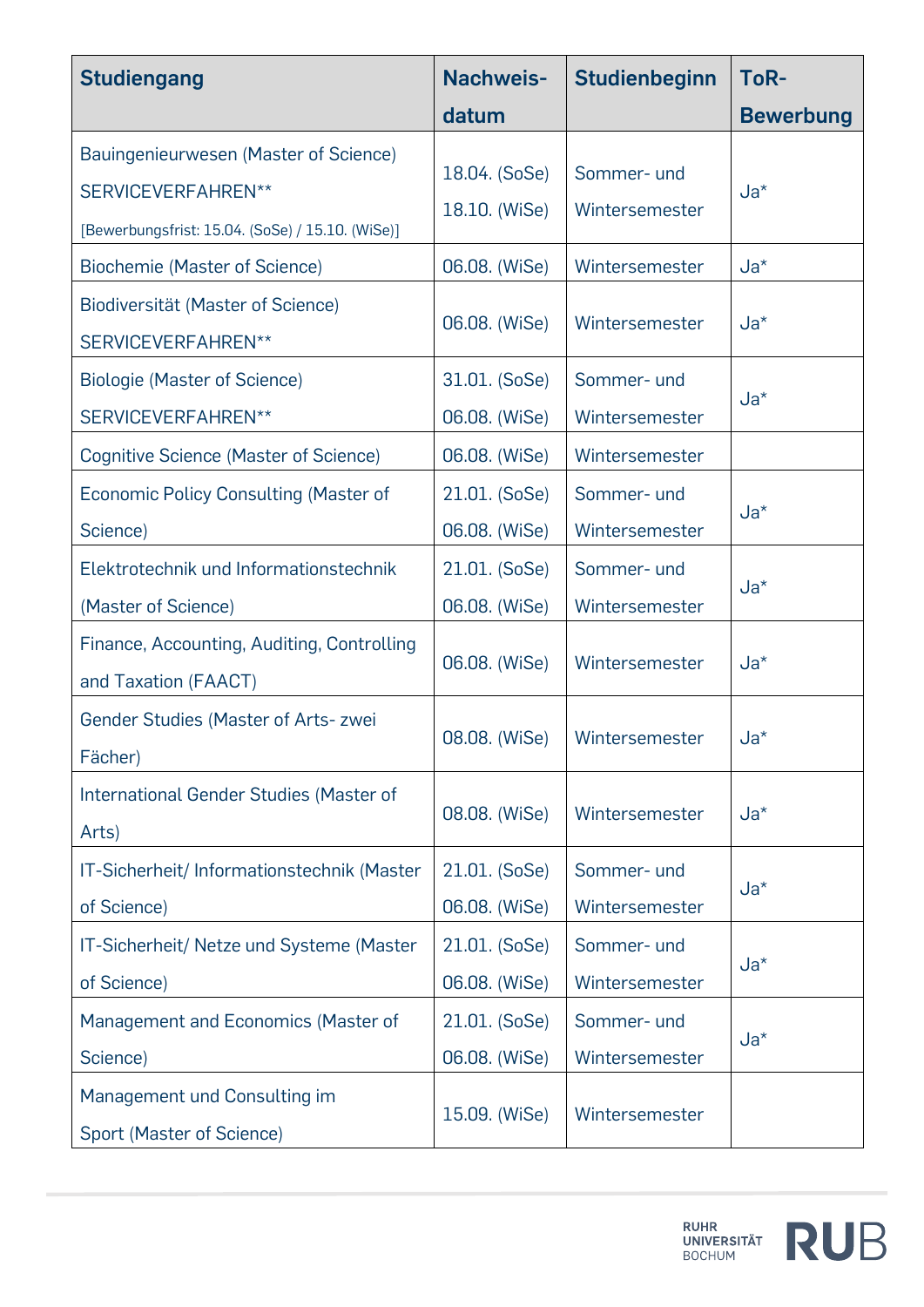| Maschinenbau (Master of Science)<br>SERVICEVERFAHREN**<br>[Bewerbungsfrist: 20.05. (SoSe) / 20.11. (WiSe)]                                       | 20.05. (SoSe)<br>20.11. (WiSe) | Sommer- und<br>Wintersemester |        |
|--------------------------------------------------------------------------------------------------------------------------------------------------|--------------------------------|-------------------------------|--------|
| <b>Molecular Developmental Stem Cell</b><br><b>Biology (Master of Science)</b><br>SERVICEVERFAHREN**                                             | 15.09. (WiSe)                  | Wintersemester                | $Ja^*$ |
| Psychologie mit Schwerpunkt Arbeits-,<br>Organizations- und Wirtschaftspsychologie<br>(Master of Science)                                        | 01.09. (WiSe)                  | Wintersemester                |        |
| Psychologie mit Schwerpunkt Klinische<br>Psychologie (Master of Science)                                                                         | 01.09. (WiSe)                  | Wintersemester                |        |
| Psychologie mit Schwerpunkt Kognitive<br>Neurowissenschaften (Master of Science)                                                                 | 01.09. (WiSe)                  | Wintersemester                |        |
| <b>Sales Engineering and Product</b><br>Management (Master of Science)<br>SERVICEVERFAHREN**<br>[Bewerbungsfrist: 20.05. (SoSe) / 20.11. (WiSe)] | 20.05. (SoSe)<br>20.11. (WiSe) | Sommer- und<br>Wintersemester |        |
| Sales Management (Master of Science)                                                                                                             | 21.01. (SoSe)<br>06.08. (WiSe) | Sommer- und<br>Wintersemester | $Ja^*$ |
| Sozialwissenschaft (Master of Arts)                                                                                                              | 01.03. (SoSe)<br>08.08. (WiSe) | Sommer- und<br>Wintersemester | $Ja^*$ |
| Sports and Exercise Sciences for Health<br>and Performance (Master of Science)                                                                   | 15.09. (WiSe)                  | Wintersemester                |        |
| Umweltingenieurwesen (Master of<br>Science) SERVICEVERFAHREN**<br>[Bewerbungsfrist: 15.04. (SoSe) / 15.10. (WiSe)]                               | 18.04. (SoSe)<br>18.10. (WiSe) | Sommer- und<br>Wintersemester | $Ja^*$ |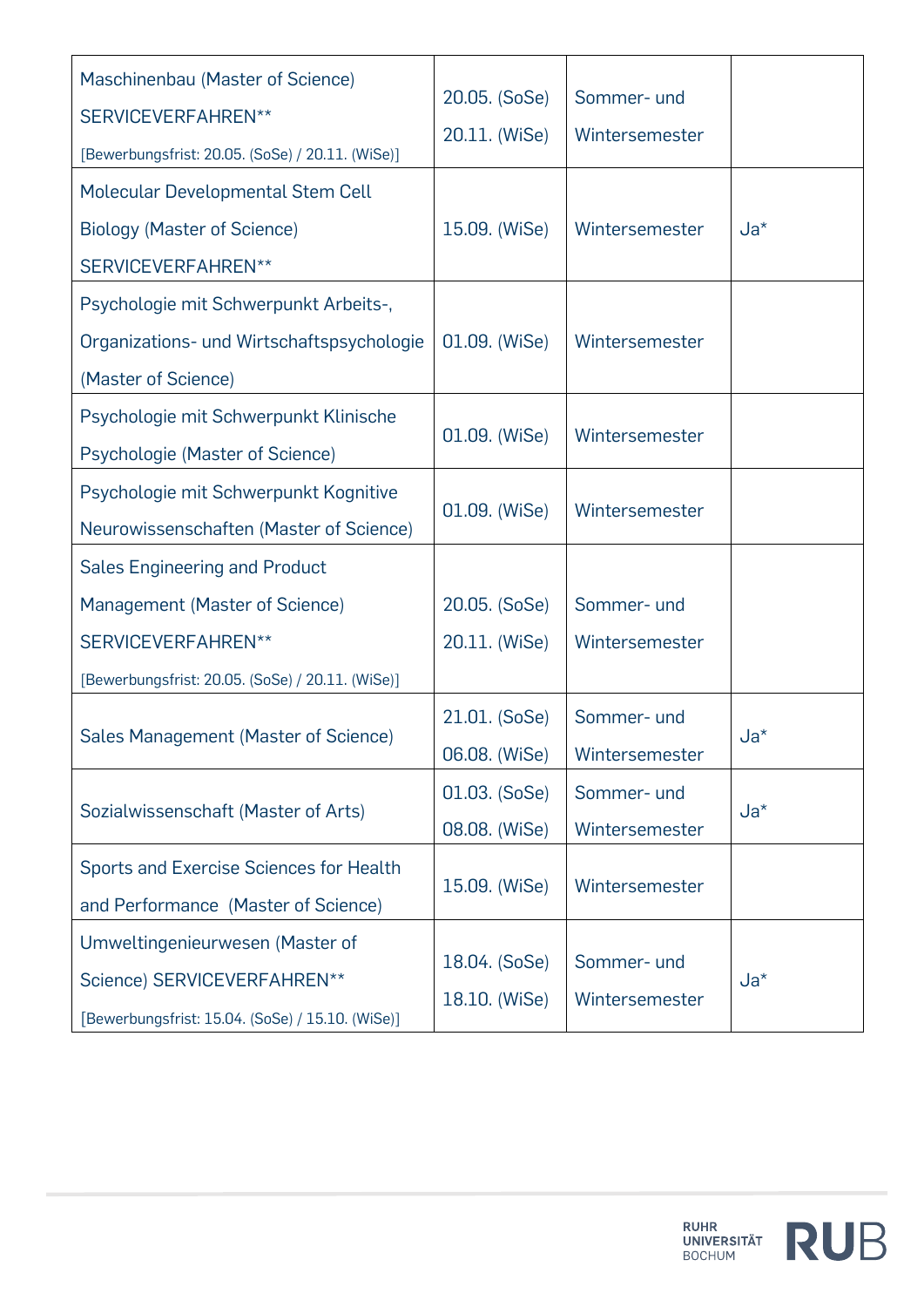## **ADMISSION RESTRICTED PROGRAMS**

MASTER

**ATTENTION**: Please note that the below mentioned dates of confirmation only apply to applicants from EU-countries!

Please use the online application. The application deadline for all applicants is 15 January for a summer semester and 15 July for a winter semester. **ATTENTION: The application deadline for the winter semester 21/22 is extended until 31 July 2021!**

After completing the online application, you will receive a confirmation email with an attached check sheet. Please save this on your computer. To participate in the admission procedure, please note the indicated date of confirmation of the requested study subject (check sheet) for the upload of your documents!

## **\* Opportunity to apply with a Transcript of Records**

If you have not completed your studies by the end of the date of confirmation, some subjects (see table) offer the possibility to apply on the basis of a transcript of records. The following requirements must be met by the corresponding proof:

- Proof of at least 150 CP of 180 CP or 180 CP of 210 CP
- Stated average grade
- Stamped and signed by the responsible examination office

Please note that even in this case, you must proof the final degree at the enrolment (enrolment is generally before the start of the semester- the deadline will be communicated to you in the admission letter)!

\*\* In service procedures, an application via online application is mandatory for all application groups. The degree programmes are unrestricted admissions. This means that no ranking list is created and all applicants who fulfil the formal and subject-related requirements can be admitted.

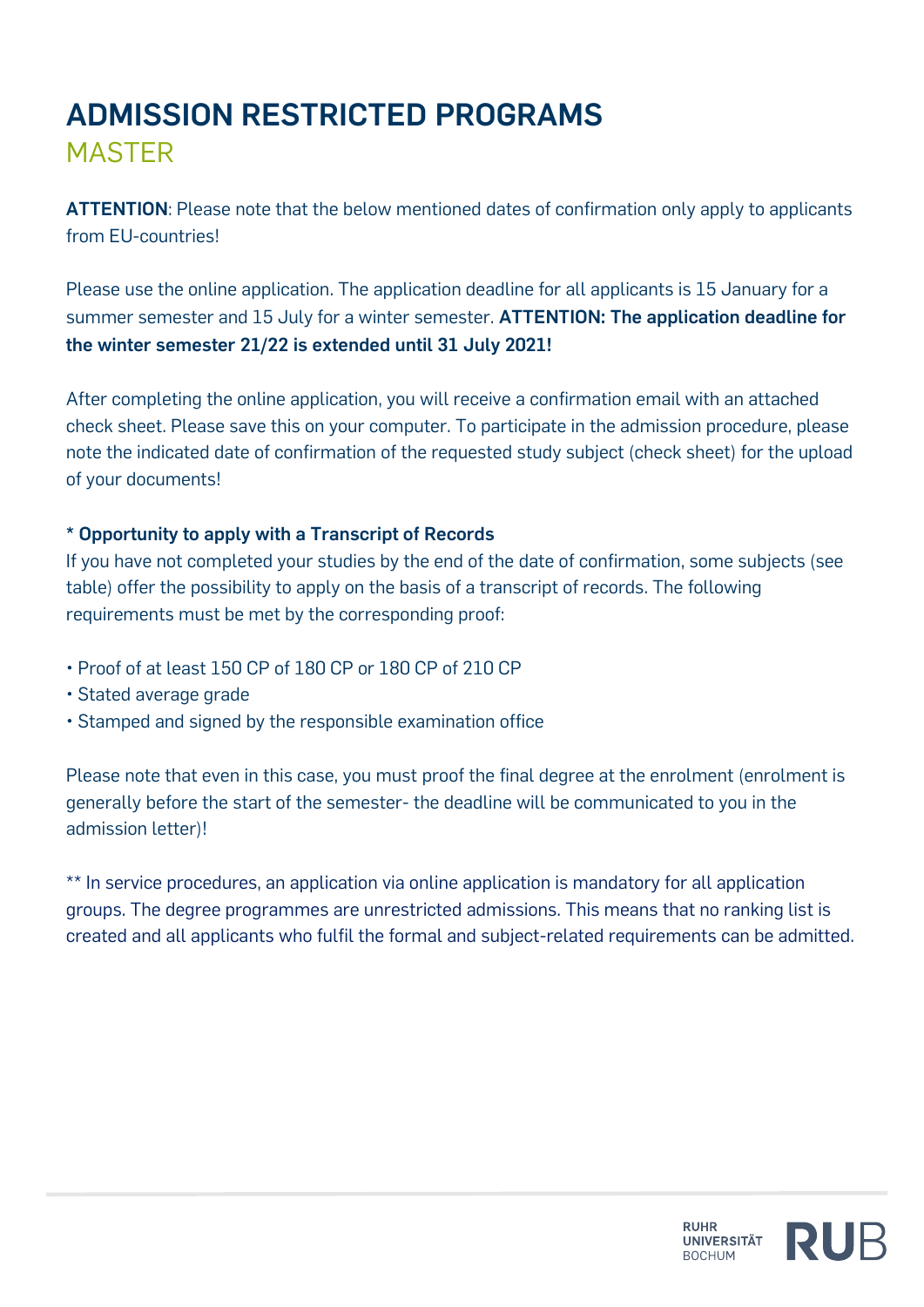| <b>Programme</b>                        | Date of         | <b>Start</b>                       | <b>Application</b>              |  |
|-----------------------------------------|-----------------|------------------------------------|---------------------------------|--|
|                                         | confirmation    |                                    | with ToR                        |  |
| <b>Biochemistry (Master of Science)</b> | 06.08. (winter) | winter semester                    | Yes <sup>*</sup>                |  |
| <b>Biodiversity (Master of Science)</b> |                 |                                    | Yes <sup>*</sup>                |  |
| <b>SERVICE PROCESS**</b>                |                 | 06.08. (winter)<br>winter semester |                                 |  |
| <b>Biology (Master of Science)</b>      | 21.01. (summer) | summer and                         | Yes <sup>*</sup>                |  |
| <b>SERVICE PROCESS**</b>                | 06.08. (winter) | winter semester                    |                                 |  |
| <b>Business Psychology (Master of</b>   |                 | winter semester                    |                                 |  |
| Science)                                | 01.09. (winter) |                                    |                                 |  |
|                                         |                 |                                    | Yes $*$                         |  |
| Civil Engineering (Master of            | 18.04. (summer) | summer and                         | Application<br>deadline: 15.04. |  |
| Science) SERVICE PROCESS**              | 18.10. (winter) | winter semester                    | (summer) / 15.10.<br>(winter)   |  |
| Clinical Psychology (Master of          |                 |                                    |                                 |  |
| Science)                                | 01.09. (winter) | winter semester                    |                                 |  |
| Cognitive Science (Master of            | 06.08. (winter) | winter semester                    |                                 |  |
| Science)                                |                 |                                    |                                 |  |
| <b>Economic Policy Consulting</b>       | 21.01. (summer) | summer and                         | Yes <sup>*</sup>                |  |
| (Master of Science)                     | 06.08. (winter) | winter semester                    |                                 |  |
| <b>Electrical and Information</b>       | 21.01. (summer) | summer and                         | Yes*                            |  |
| <b>Engineering (Master of Science)</b>  | 06.08. (winter) | winter semester                    |                                 |  |
| <b>Environmental Engineering</b>        |                 |                                    | Yes <sup>*</sup>                |  |
| (Master of Science) SERVICE             | 18.04. (summer) | summer and                         | Application<br>deadline: 15.04. |  |
| PROCESS**                               | 18.10. (winter) | winter semester                    | (summer) / 15.10.<br>(winter)   |  |
| Finance, Accounting, Auditing,          |                 |                                    |                                 |  |
| <b>Controlling and Taxation (FAACT)</b> | 06.08. (winter) | winter semester                    | Yes*                            |  |
| <b>Gender Studies (Master of Arts-</b>  | 08.08. (winter) | winter semester                    | Yes <sup>*</sup>                |  |
| two subject)                            |                 |                                    |                                 |  |
| <b>International Gender</b>             | 08.08. (winter) | winter semester                    | Yes <sup>*</sup>                |  |
| <b>Studies (Master of Arts)</b>         |                 |                                    |                                 |  |